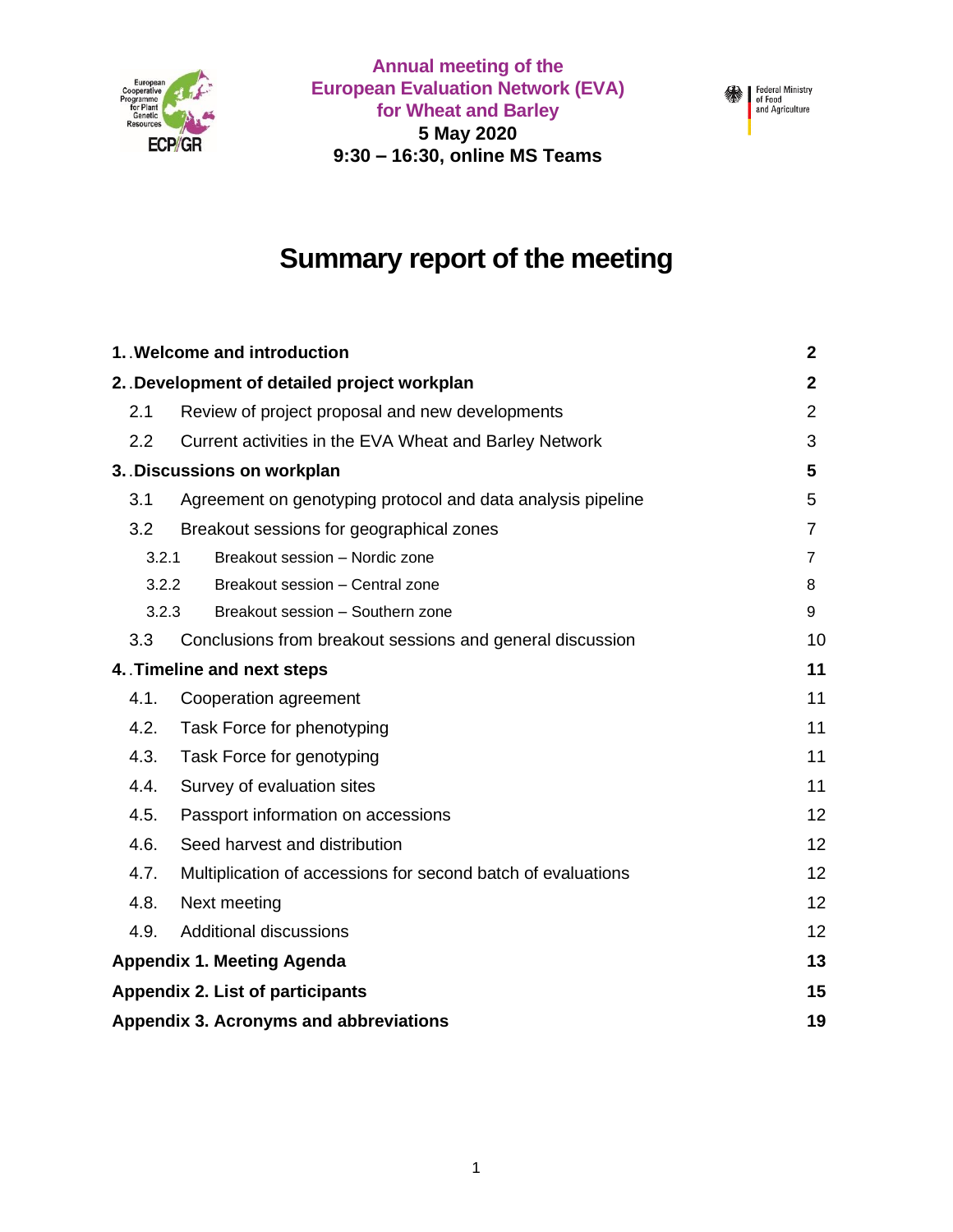The meeting substituted for an in-person project meeting of the European Evaluation Network (EVA) on Wheat and Barley on 05-06 May 2020 in Quedlinburg/Gatersleben, Germany, and took place on 05 May 2020, 9:30 to 16:30, on MS Teams. The agenda of the meeting is attached as Appendix 1 and the list of participants as Appendix 2.

A number of preparatory documents had been made available to the project partners in advance of the meeting on MS Teams. These included presentations on ECPGR and the EVA networks, on EURISCO and its role within EVA and a presentation on EVA II, the German project which the European EVA networks are building on.

## **1. Welcome and introduction**

The EVA coordinator Sandra Goritschnig opened the meeting, reminding participants of the expected outcomes of the meeting and highlighting the available documents. She explained the functions of the virtual meeting platform used and the format of parallel discussions in breakout rooms for focused discussions among partners in the different geographic zones (Nordic, Central and Southern). Although several participants had problems accessing some of the functions, there were no major problems during the duration of the meeting.

## **2. Development of detailed project workplan**

#### **2.1 Review of project proposal and new developments**

The EVA coordinator presented an update on the EVA project, reviewing the project plan and informing of an extension of the project until November 2022, granted by the German donors in December 2019. Within the framework of this extension, existing characterization and evaluation data will be collected from partners and integrated into the EURISCO database. Partners were invited to propose available datasets that might be suitable. Partners were also informed about the recently granted Horizon2020 project AGENT (Activated GEnebank NeTwork), which contains a work package that allows for extending the current EVA Wheat and Barley network by providing funds for a third round of multiplications of up to 1000 accessions in 2021.

A draft workplan and timeline for the project was presented, and it was noted that multipliers had agreed to generate single seed descent (SSD) lines of the selected accessions in order to avoid population effects. The main tasks and activities involved in evaluating the wheat and barley accessions were listed and partners were invited to confirm their roles and responsibilities as well as evaluation sites for the different crops in a draft table. In order to facilitate coordination of these activities, the establishment of Task Forces for Genotyping and Phenotyping/Data collection was proposed for discussion.

ECPGR Secretary Lorenzo Maggioni provided additional background on the EVA project. He noted that the focus of the project is to generate evaluation data for accessions present in European genebanks, in public-private partnerships. In a meeting in Berlin in 2018, partners from public institutions and private companies agreed on the project plan.<sup>1</sup> After the project was granted, some partners decided that using SSD material would be preferable for successful genotyping. Already existing SSD lines were sought which could be multiplied quickly to generate

Maggioni L. 2019. Report of the ECPGR Workshop for the establishment of a European Evaluation Network (EVA) on wheat and barley, 27-28 November 2018, Berlin, Germany. European Cooperative Programme for Plant Genetic Resources, Rome, Italy.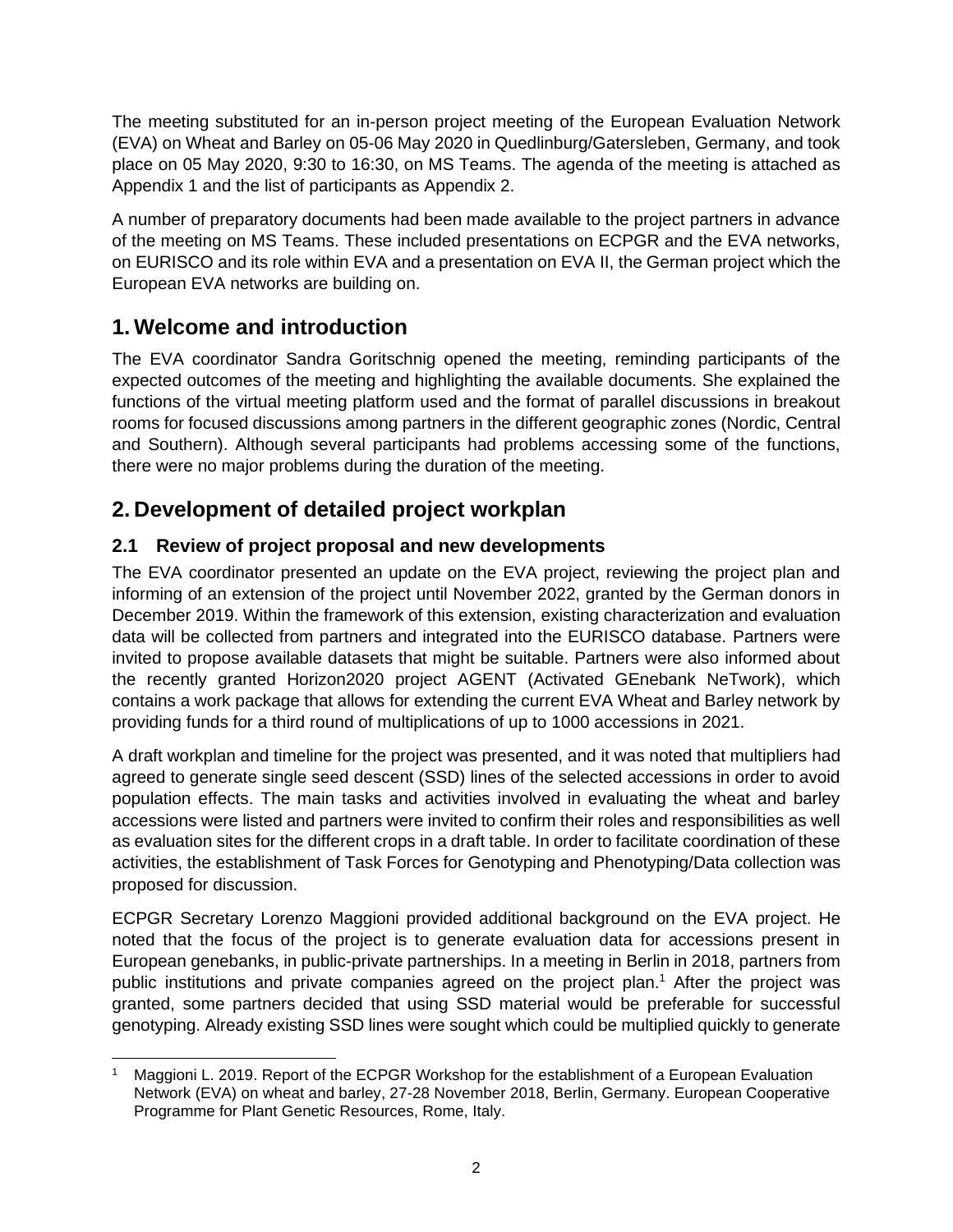material for the first round of evaluations starting in 2020. At the same time, landraces obtained from genebanks should undergo the additional step of SSD and these lines will then be multiplied in time for a second round of evaluations starting in 2021. Every batch of accessions in multiplication should consist of 200 lines per crop, of which 150 lines will be selected for evaluation.

#### **2.2 Current activities in the EVA Wheat and Barley Network**

Partners who had provided existing SSD lines intended for multiplication for the first batch of evaluations as well as those involved in multiplication activities presented an update on their work.

Noam Chayut (John Innes Centre (JIC), Norwich, UK) introduced the A.E. Watkins collection available at JIC, which forms the basis of the SSD lines provided by their genebank. The A.E. Watkins collections of local wheat landraces from markets all over the world in the 1920s is an attempt at a global wheat survey and captures an overview of true landraces before they were displaced by modern varieties. JIC maintains a collection of the historic landraces as well as a collection of SSD of these landraces. The material provided within the EVA project are more advanced lines, originating from a subset of the Watkins collection which represent the existing diversity, both geographical and phenotypic. This subset was crossed to a UK elite line "Paragon" and mapping populations at F4, which are being genotyped, have been made selected for the EVA project. The selection for the three EVA geographic zones was based on geographic origin as well as phenotypic data indicating suitability for the geographic conditions (days to ear emergence, specifically). He noted that the Nordic zone especially had requested that lines of Nordic origin be preferred.

Andreas Börner (Leibniz Institute of Plant Genetics and Crop Plant Research (IPK), Gatersleben, Germany) summarized the selection of winter barley accessions provided by his lab. The IPK has previously sequenced their entire barley collection of ca. 22 000 lines<sup>2</sup>, from which a core collection was generated via an SSD step. This collection consists of ca.1000 barley lines (712 spring barley and 281 winter barley accessions). A subset of 204 winter barley lines covering a wide geographic origin was selected from this core collection for the EVA project and provided to JKI for multiplication. A. Börner noted that there seemed to have been a misunderstanding during the selection of spring barley, which was intended for the Nordic zone, but confirmed that the material was still available.

Jochen Reif (IPK, Gatersleben, Germany) provided background on the selection of 100 winter wheat accessions. IPK has generated SSD lines for all of their ca. 10 000 wheat accessions and has genotyped them using genotyping by sequencing (GBS), which gives good unbiased data but may not provide high enough marker density for genome-wide association mapping (GWAM) using this material. Targeted selection taking into account yellow rust resistance and genetic diversity allowed development of a core collection of 800 wheat accessions, which covers the entire diversity space and should be amenable to GWAM analysis. One hundred lines were provided to EVA partners in all zones for multiplication already, and the remaining 700 could be made available as needed.

Delfina Barabaschi (Council for Agricultural Research and Analysis of Agricultural Economics (CREA), Italy) updated on the current activities in the Southern zone, for which CREA has been

<sup>&</sup>lt;sup>2</sup> Milner SG, Jost M, Taketa S et al. 2019. Genebank genomics highlights the diversity of a global barley collection. Nature Genetics 51**:**319–326 (2019).<https://doi.org/10.1038/s41588-018-0266-x>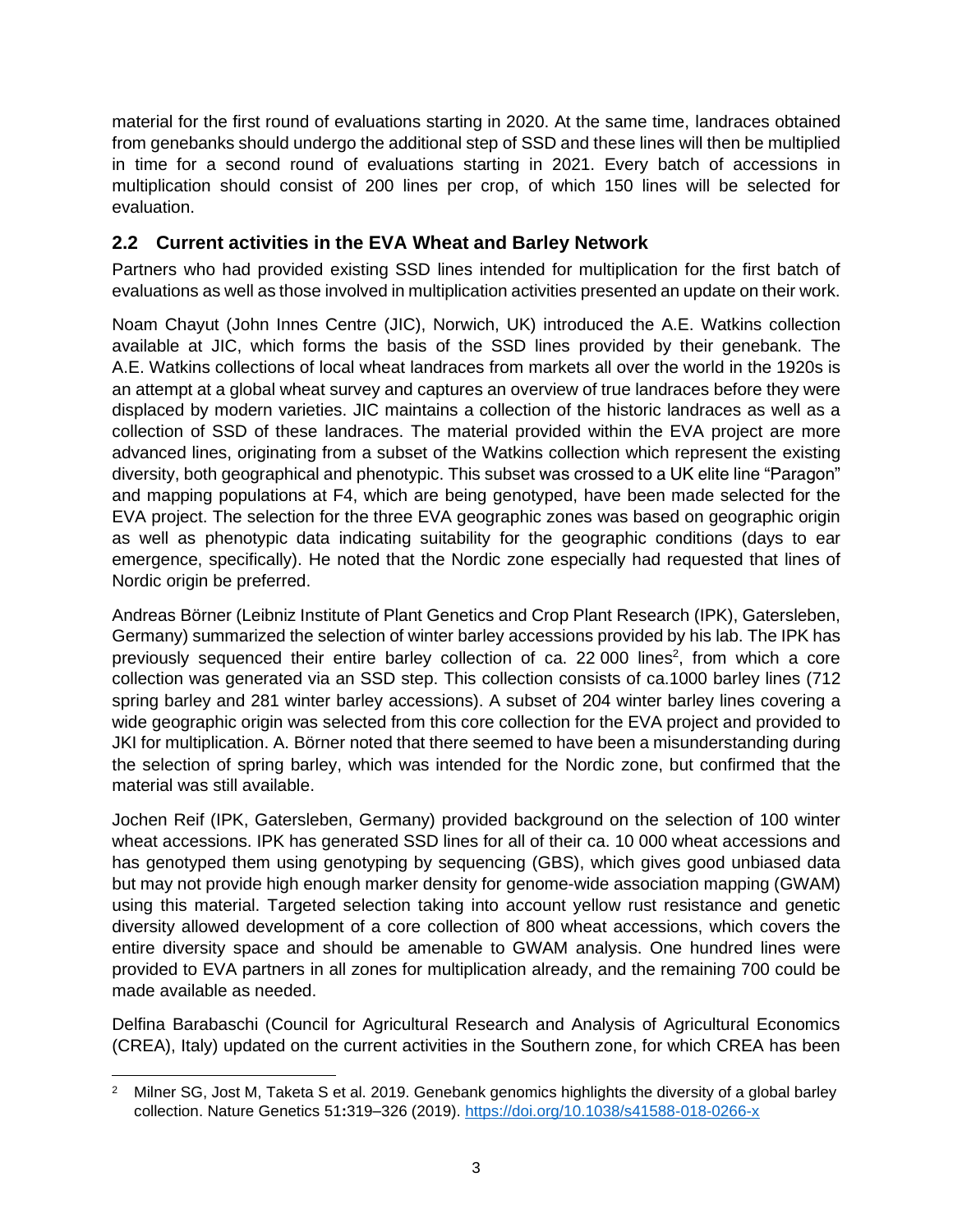providing SSD lines and is also involved in multiplication activities for both rounds of evaluations. CREA are currently multiplying 200 accessions each of *Triticum aestivum* (provided by JIC and IPK), *T. turgidum* (provided by CREA) and *Hordeum vulgare* (provided by CREA and the Italian genebank Institute of Biosciences and Bioresources-National Research Council (IBBR-CNR)). The SSD lines for durum wheat have been generated within a larger wheat initiative and were developed by the International Center for Agricultural Research in the Dry Areas (ICARDA) in Lebanon in 2015. All barley lines are from Italy and were not generated using a classical SSD protocol, however, CREA are confident that they are sufficiently pure. For the second round of SSD and multiplication, 200 accessions each of *T. aestivum*, *T. turgidum* and *H. vulgare* have been received from genebanks in Bulgaria, Italy, Portugal, Spain and Switzerland and represent a wide range of geographical origins. These were planted in December 2019 and a single plant of each accession will be harvested in July 2020 and used for multiplication in winter 2020.

Albrecht Serfling (Julius Kühn-Institute (JKI), Quedlinburg, Germany) presented a review of the EVA II project, which has been successfully operating on a national level in Germany with partners from the private and public sector. He outlined the management of the national programme and noted the parallels to the European EVA Networks for which it serves as a blueprint. He highlighted the importance of using standard protocols, some of which he has already shared with the project partners and should be used as templates for the protocols that still need to be developed for EVA.

He then reported on JKI activities in the multiplication of material. JKI are currently multiplying SSD lines received from JIC (148 lines of spring wheat) and IPK (102 lines of winter wheat, 204 lines of winter barley), which are currently in the field. Material received from genebanks in Austria, Bulgaria, Czechia, Romania, Slovakia and Switzerland has been used to generate SSD lines in the greenhouse and will be multiplied in the field in 2020. Although the numbers of accessions do not reach 200 for all crop types at the moment, it was confirmed that for the trials starting in the fall of 2020 enough material would be available. He noted that there were few accessions of spring barley, but indicated that the focus could initially be on evaluating winter barley, for which there are sufficient lines in multiplication. He invited genebanks to provide additional relevant information on the provided material. Spring barley should be sourced from IPK.

Jihad Orabi (Nordic Seed, Denmark) reported on their multiplication activities for the Nordic zone. He highlighted the challenges for cultivation of wheat and barley in the Nordic zone and noted that breeders therefore wanted to focus on accessions suitable for this climate. They received ca. 200 accessions each of spring and winter wheat and spring barley from NordGen and genebanks in Estonia, Latvia and Lithuania, which had been developed into SSD lines in the greenhouse. Spring wheat and spring barley are currently being multiplied in the field in two locations in Denmark and will be available for evaluations starting in spring 2021. Winter wheat will be sown for multiplication in the fall of 2020. Nordic seed had also received ca.130 spring wheat lines from JIC and 104 winter wheat lines from IPK, but noted that the quantity was too little to grow them directly in the fields. It was not clear to Nordic Seed that these lines had already undergone SSD, highlighting the need to ensure more effective communication between providers and users of the material, and to share as much information about the provided material as possible. No spring barley has so far been provided to Nordic Seed for multiplication for a second batch of evaluations.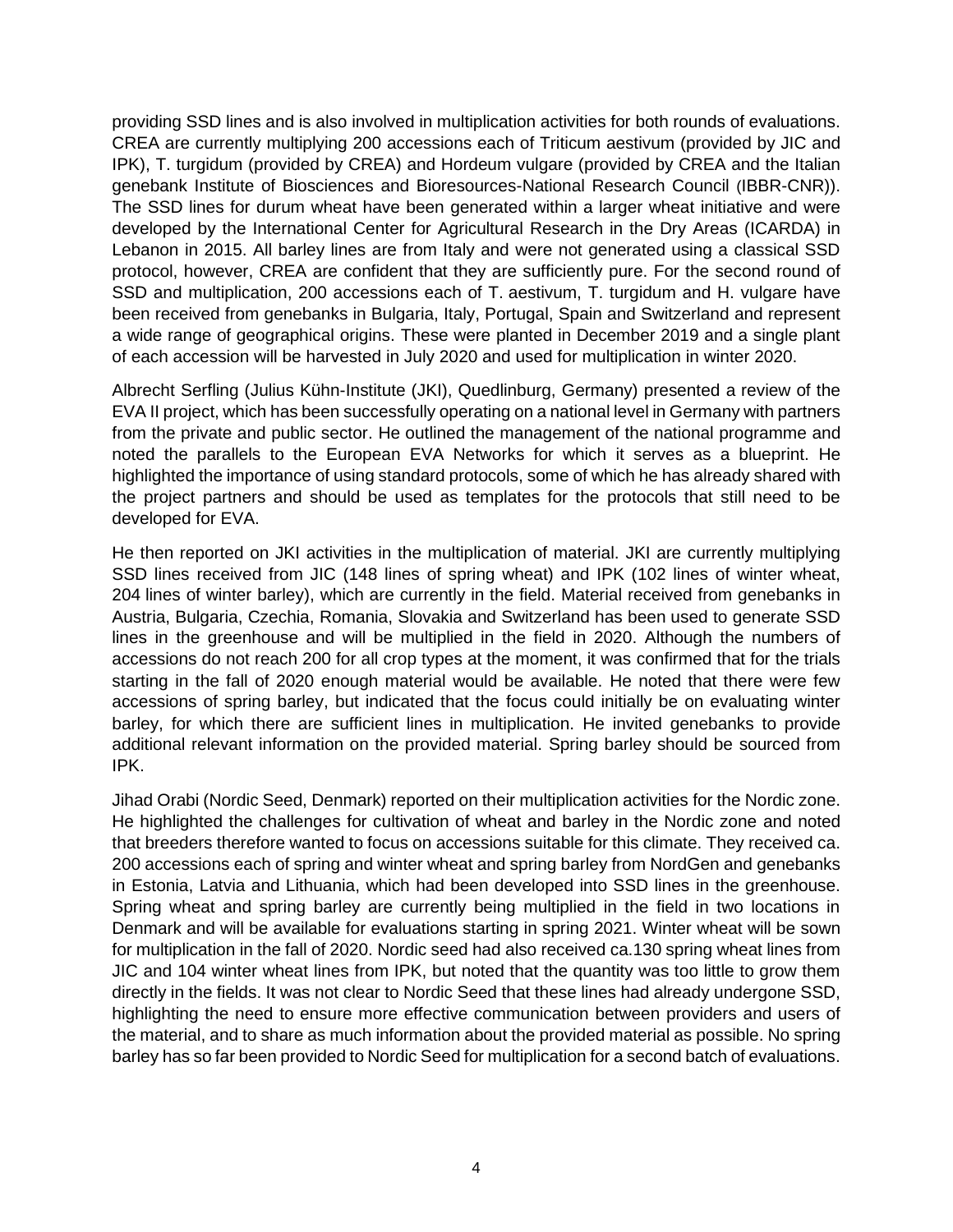### **3. Discussions on workplan**

Ahmed Jahoor (Nordic Seed, Denmark) opened the Q&A with a comment on the origins of the material for evaluation, noting that in previous discussions it had been agreed to focus on accessions obtained within the geographic regions and that it seemed that the project plan has significantly changed since the meeting in Berlin 2018. He also inquired about the exact type of material provided by JIC, and whether evaluation of mapping populations would yield useful data as the parents of these F4 mapping lines would need to be included. Noam Chayut (JIC) clarified that the provided lines are not actual mapping populations, but lines selected from within the mapping populations predicted to be compatible with the growing conditions in each geographic zone based on flowering times and other agronomic traits which have been previously assessed and are not the focus of the EVA project. The parental lines of said populations are being sequenced at high resolution. This information would allow to identify single-nucleotide polymorphisms (SNPs) for markers based on the phenotypic information generated in EVA and the genotyping planned for these lines.

A. Jahoor further asked about genotyping analysis, and compatibility between GBS data an SNP arrays. Jochen Reif clarified that IPK has an open publication policy which means that the data generated by GBS, including the sequences surrounding identified SNPs would be available for marker development by all partners.

One partner inquired about the standard protocols for trait evaluation provided by JKI. Albrecht Serfling clarified that those he shared were focusing on winter wheat and noted that protocols were available also for spring barley and spring wheat and for all diseases evaluated within the EVA II project. Standard cultivars included within the protocols could be modified to suit the geographic region. Additional protocols will be provided in the project space.

#### **3.1 Agreement on genotyping protocol and data analysis pipeline**

Delfina Barabaschi (CREA) presented the proposed genotyping strategy for the project. The suggestion is to genotype all accessions from the two batches of evaluation at the same time in autumn 2021, to reduce costs and improve comparability. For that, the multipliers should select during harvest 150 accessions of each of the crop types they are multiplying and that would be distributed to evaluators ad be evaluated in the coming season. Thus, multipliers from each zone should sample 10 seeds from 450 accessions for genotyping in two years (in summer 2020 from the first batch and in summer 2021 from the second batch). The resulting 900 lines would then be grown in a growth chamber in autumn 2021 and young leaves sampled for DNA extraction (either from a single plant or from a pool of five plants per accession).

Use of a common code for all accessions within the EVA project was proposed, to facilitate processing and data management. The proposed code would consist of letters for the geographical zone, taxon and consecutive numbering of the ca. 2700 accessions expected to be processed within the project.

It was noted that for a number of accessions within the project (especially existing SSD lines) genotyping data were already available and a survey should be conducted to identify and link these existing data, which would also guide the genotyping strategy for the project. In relation to choosing the right genotyping method for the project, it was noted that this should be simple, accurate, robust, high-throughput and cost-effective and allow genome-wide genotyping (SNP discovery, genetic diversity, gene mapping and genomic selection). Two common technologies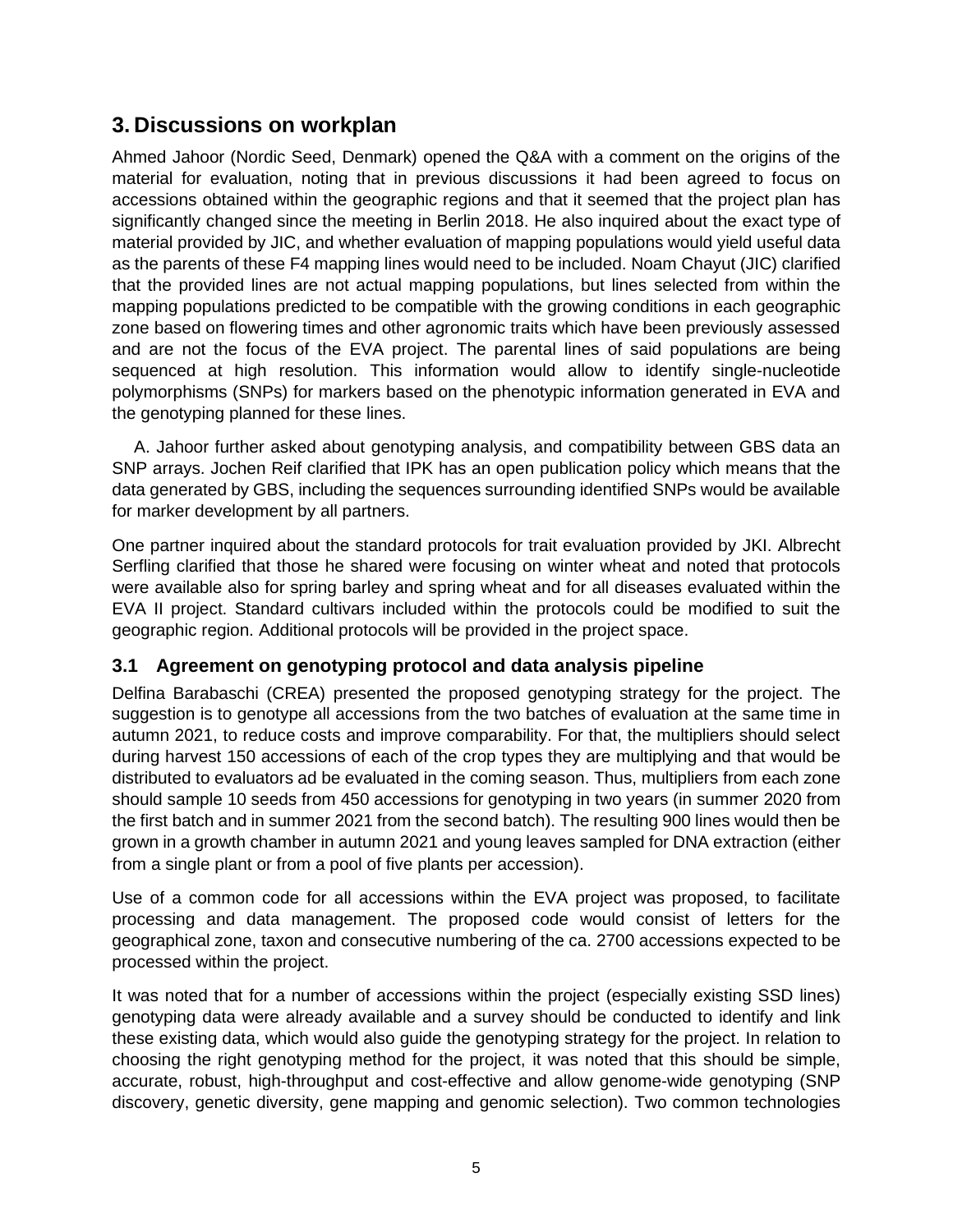for genotyping of cereals are genotyping by sequencing (GBS) and SNP arrays. GBS is based on next-generation sequencing, with its main advantage being that SNP identification is independent of existing genome information, and there are a number of examples for its use in wheat and barley in the literature. Major drawbacks are the complexity of SNP calling in the absence of a pan genome and that there can be a large amount of missing data. SNP genotyping arrays on the other hand have been used extensively and are a cost-effective solution, especially when analysing a large number of samples. One major drawback is that SNP arrays are derived only from genes, which typically make up only 1-2% of the genome.

A number of arrays suitable for wheat and barley are commercially available and the genotyping Task Force (TF) should evaluate them in order to select the best and most cost-effective methodology. The next steps for the genotyping would be to agree on the methodology, collect quotes from commercial providers and to distribute the tasks of sampling, extraction and analysis of generated data among the partners.

It was noted that if the genotyping will only be done in 2021 there was sufficient time for the genotyping TF to discuss specifics, and that this meeting should generally agree on creating this TF and select members for it. The floor was opened for a general discussion.

Luigi Cattivelli (CREA) highlighted the urgent need to agree on a unique EVA code for all accessions within the EVA programme, and invited comments on the proposal. He also noted that there should be agreement on conducting the survey of existing genotyping data which should identify which method was used on what material. The cost for genotyping was noted to be comparable for the suggested methods, which should be chosen based on the need to be robust, easy and reliable and also to be able to connect with the existing data.

Jochen Reif noted that there was a need to guarantee connectivity of data generated in the EVA with those generated in AGENT. He also suggested to use digital object identifiers (DOIs) as a common code, but Stephan Weise (EURISCO) noted that it would be more suitable for daily practice to use simple code as suggested. DOIs would need to be published along with metadata and this could be problematic for the confidentiality within the project. EURISCO would be assisting with generation of accession codes that could be used for genotyping, phenotyping and data management.

Some breeding companies noted that for them the used platform was of less importance as long as it could be guaranteed that it is an established technology and provides robust SNP information that can be used for marker development.

Partners agreed to establish a genotyping Task Force which should further discuss the strategy and be made up of members from public and private entity partners. Volunteers for the TF were Nils Stein (IPK), Luigi Cattivelli (CREA), Noam Chayut (JIC), Külli Annamaa (Estonian Crop Research Institute), Ahmed Jahoor (Nordic Seed), Monika Spiller (Syngenta), Rasmus Hjortshoj (Sejet plantbreeding) and Outi Manninen (Boreal Plant Breeding Ltd.), with support from the ECPGR Secretariat. Noam Chayut (JIC) would join the first meetings to provide their existing genotyping information.

Tasks for the TF would be defined but in the beginning should include to 1) define rules and codes for identification of accessions, 2) discuss the appropriate technology for each crop, 3) survey existing genotyping data and 4) define the sampling protocol.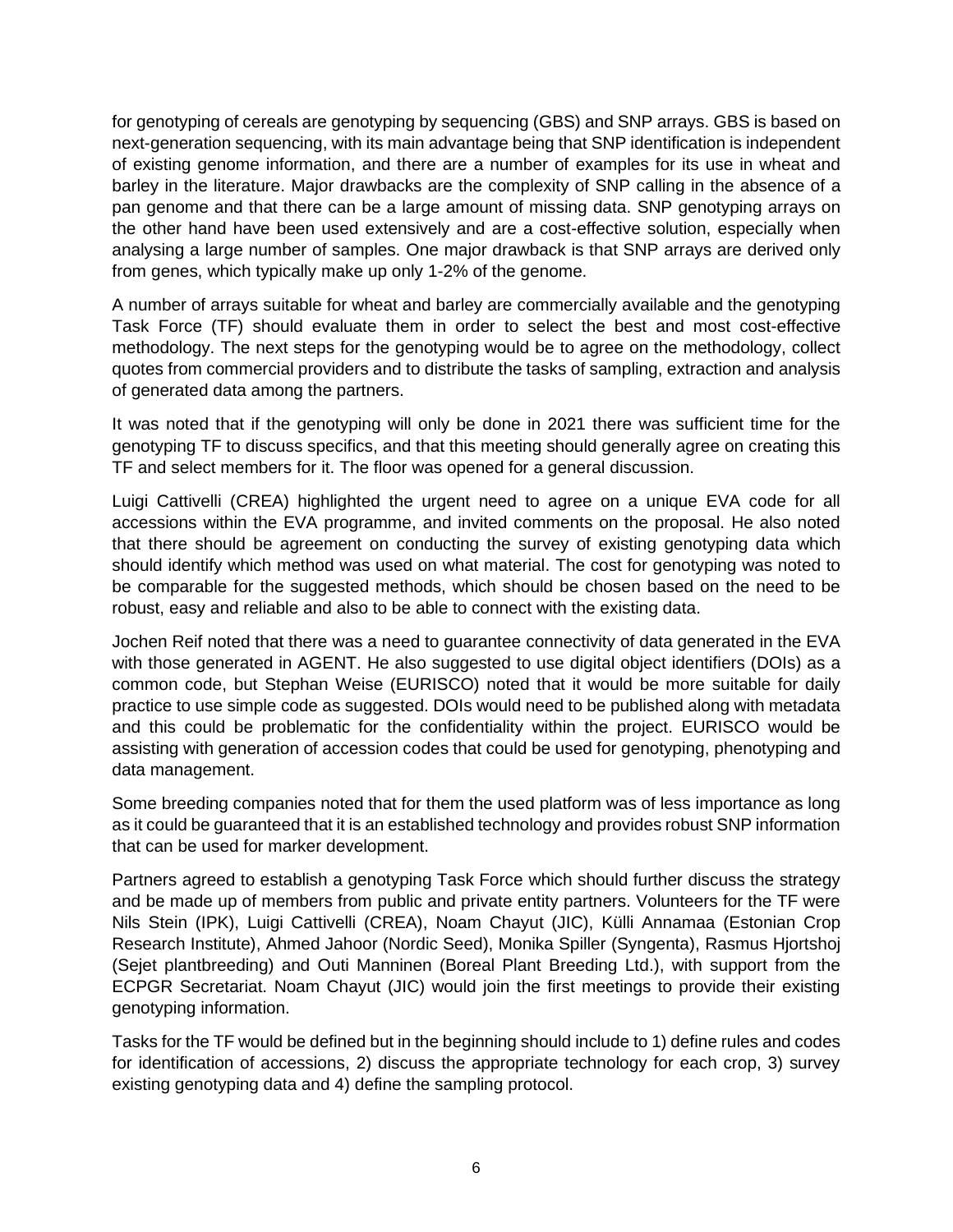#### **3.2 Breakout sessions for geographical zones**

In order to facilitate project planning, participants were divided into groups according to their geographical zones and discussed in separate breakout sessions topics including 1) material available for the two batches of evaluations, 2) traits, standard descriptors and protocols, 3) field and experimental design, 4) data collection and management, 5) roles, responsibilities and evaluation capacities of partners, 6) work planning and next steps as well as other open questions. Results from these discussions were reported back to the main meeting.

#### **3.2.1 Breakout session – Nordic zone**

This session was chaired by Ahmed Jahoor (Nordic Seed). In an initial general discussion, several open questions concerning the selection of accessions were addressed.

Simon Orford (JIC) provided additional explanation on how their lines were selected and indicated that a number of additional wheat landraces from potential Nordic origin (UK, Poland and the USSR) could be provided. He indicated that the six lines provided from each Watkins population should be sufficient to cover all possible alleles in the landraces. He also cautioned that even though their material is indicated as spring wheat, there have been incidents where the material had required vernalization.

The accessions in multiplication at the moment were selected by NordGen and reviewed by several breeding companies. Preference was given to the material of Nordic origin. In addition, some accessions had been provided from the genebanks in Estonia, Lithuania and Latvia. It was indicated that for additional rounds of evaluation more material could be selected from the various genebanks. The group highlighted the decision to give preference to the material from Nordic genebanks, for which SSDs have been generated and are being multiplied. Only winter wheat would be delayed as the multiplication will only start in autumn 2020.

Current multiplication activities would make spring material available for evaluation in spring 2021, and winter material for evaluation in autumn 2021. Yield for the multiplications is expected at 300-400 grams per accession and depending on field setup partners estimated that ca. 20 g would be needed per evaluator. Partners were invited to select additional accessions of spring wheat and spring barley for the second batch of evaluations (ca. 20 per partner/genebank).

All project partners were invited to indicate their capacity for evaluation of the different crops. The corresponding data were collected in a template document available to the entire network. In total, partners committed to providing 8-9 evaluation sites for spring barley and spring wheat as well as 5 evaluation sites for winter wheat. Several companies expressed interest in evaluating winter barley, which had not initially been included in the crop types for the Nordic zone. It was clarified that the geographic zones should not be considered very strict and that material multiplied in other zones should be made available for partners if they wished to evaluate it. In this respect, partners from the Nordic zone wished to evaluate winter wheat from IPK currently being multiplied by JKI, if sufficient seeds were available.

The partners discussed which traits they would be able and interested to evaluate. Partners agreed to evaluate disease resistances as well as several traits of agronomic interest (e.g. earliness/heading, overwintering, lodging, protein content), where possible. Disease traits of interest were resistance to yellow or brown rust, leaf blotch, *Septoria* and powdery mildew for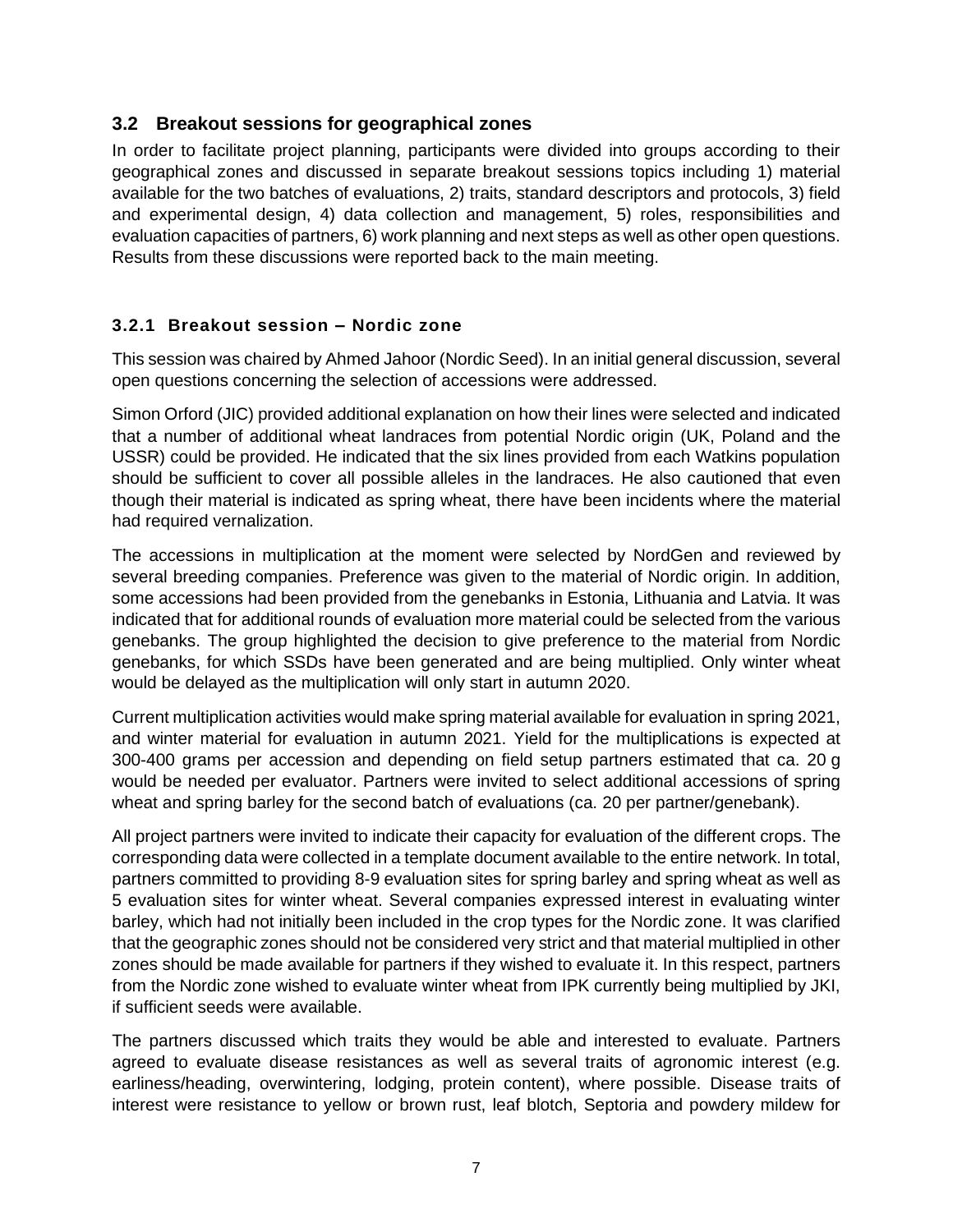spring and winter wheat as well as powdery mildew, barley rust, net blotch, spot blotch and *Ramuleria* for spring barley. Some partners indicated that they would be evaluating in disease nurseries with smaller plot size and also suggested that artificial inoculation could be considered.

The group noted that the experimental protocol and field design would need to be specified before starting the evaluations and nominated participants to the Phenotyping Task Force, which was proposed to address these issues. Lene Krusell (Sejet Plantbreeding), Marja Jalli (LUKE Finland) and Janni Hedensvang Jørgensen (Nordic Seed) would focus on plant pathology traits while Pernilla Vallenback (Lantmaennen) and Mara Bleidere (Institute of Agricultural Resources and Economics (AREI), Latvia) would provide their expertise on agronomic traits.

Gintaras Brazauskas (Lithuanian Research Center for Agriculture and Forestry) inquired how the results and generated data could be used in publications and it was clarified that this would need to be specified in the cooperation agreement.

#### **3.2.2 Breakout session – Central zone**

Discussions in the Central zone were led by Albrecht Serfling (JKI). Partners discussed a number of practical issues related to the evaluations and data management, including 1) how rating methods can be implemented so that reliable results from each of the locations can be uploaded into the database; 2) which rating scales should be used; 3) how many ratings should be done in each evaluation (replications, different time points); 4) which diseases should be evaluated.

Partners agreed to limit disease rating to one collection time point at the developmental stage recommended by the protocol in order to minimize the efforts for each evaluation partner. Natural infection was preferred by breeders over artificial inoculations, therefore only naturally occurring diseases will be rated (mostly rusts, *Zymoseptoria*, powdery mildew and some other leaf spot diseases can be expected). It was noted that protocols are available from the German Evaluation programme EVA II for each of the diseases evaluated. These protocols will be made available from JKI and can be adapted to all zones. In addition, data collection templates from the EVA II project could be adapted for the EVA networks and will be shared with the TF on phenotyping and data collection.

Partners also agreed to integrate rating data of physiological characteristics (plant height, differences of developmental stages) into the database. It was suggested that a simple rating scale should be available for all partners and included in the protocol. This could be a logarithmic scale which is already used by many breeders and institutions. The EURISCO coordinator emphasized that the scales and methods should be aligned in all three geographical zones in order to ensure their comparability.

Partners discussed how many seeds are needed for each evaluation and have to be dispatched by JKI. They noted that the number of seeds (between 60 and 100) depended on the methodology of sowing employed by the evaluator. This should be recorded in the table "available evaluation sites". One hundred seeds for each of the partners was considered a sufficient amount for one evaluation.

Partners suggested that evaluation data should be uploaded into the database at the end of the year of rating at the latest and a deadline should be clearly defined for all evaluators. The EURISCO EVA intranet could implement sending of automatic reminders.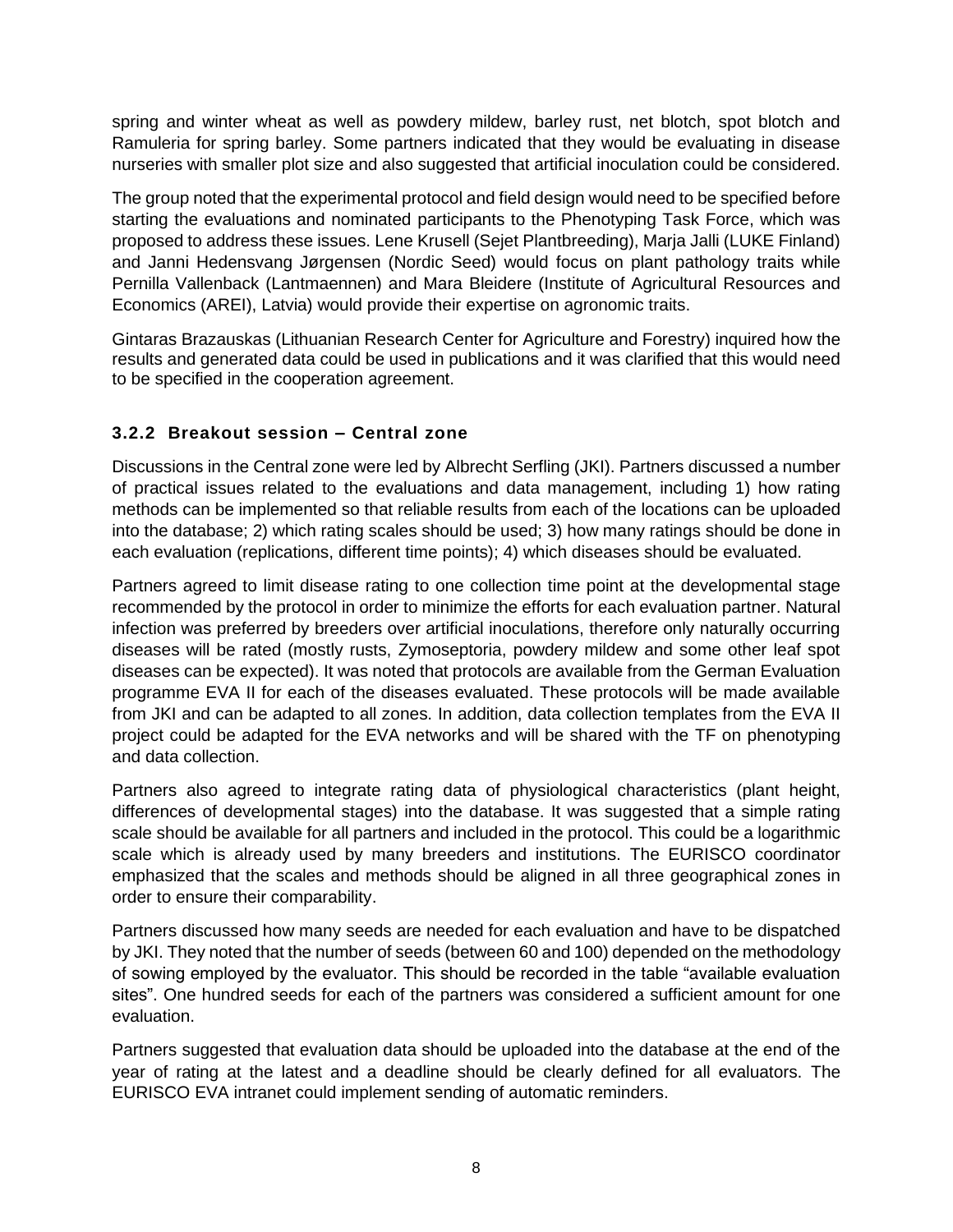It was suggested to generate Standard Material Transfer Agreements (SMTAs) automatically from the accession list available in the database, and evaluators were reminded that material exchange would need to be accompanied by an SMTA. The EVA coordinator indicated that she would assist in the coordination of SMTAs and the data management.

There are different interests and capabilities of partners to evaluate accessions in the Central zone. It was suggested that at least 50 of 150 genotypes should be evaluated at each location. JKI as distributor of seeds will take care of a consistent division of genotypes, so that statistical analysis from different environments can be performed after evaluations.

#### **3.2.3 Breakout session – Southern zone**

Discussions in the breakout session for the Southern zone were led by Luigi Cattivelli (CREA) and focused on getting agreement on traits of interest and standard experimental protocols for traits to be evaluated in 2020-21 and 2021-22. Partners were invited to note whether their evaluation sites are hot spot areas for diseases of interest.

Not all of the potential seven evaluation partners were present at this meeting. Among partners present, three will evaluate all three crops (*T. aestivum*, *T. turgidum* and *H. vulgare*), while two companies will only evaluate durum wheat. The group thus felt the need to extend the network both in the number of evaluators and the geographical distribution of evaluation sites (e.g. in Spain and Turkey).

Partners discussed the experimental design of the field plots and agreed that the preferred approach would be to use a randomized block design and sow two rows of 25 plants in two replicates for each accession, as this could be done with machine sowing. Alternatively, one row of 50 plants could be sown. It was highlighted that susceptible reference cultivars should be included at regular intervals, which would help to spread natural infections.

It was noted that wheat and barley landraces can grow very tall, so the protocol should specify that only little fertilizer should be used to minimize lodging. Partners also requested that protocols for disease scoring should include pictures and scales and recommended that scoring should take place regularly, following plant development.

Among disease resistance traits, partners showed interest to evaluate Net form of net blotch (NFNB, *Pyrenophora teres* f. *teres*), Spot form of net blotch (SFNB, *Pyrenophora teres* f. *maculata*), Scald (*Rhynchosporium commune*), Powdery mildew (*Blumeria graminis* f. *hordei*), Leaf rust (*Puccinia hordei)*, Spot blotch (*Bipolaris sorokiniana*) and Fusarium head blight (*Fusarium* spp.) on barley. *Septoria nodorum, Parastagonospora nodorum*, Leaf rust (*Puccinia triticina*), Yellow rust (*Puccinia striiformis* f. sp. *tritici*), Brown rust (*Puccinia recondita* f.sp. *tritici*) and Fusarium head blight (*Fusarium* spp.) were identified as wheat diseases of interest. In addition to disease resistance traits, partners agreed to score also phenological traits such as heading date and plant height and to provide meteorological data of the evaluation sites.

CREA agreed to distribute instructions for planting and protocols as well as the data collection template developed by the phenotyping TF to evaluation partners before the planting time (ca. September 2020).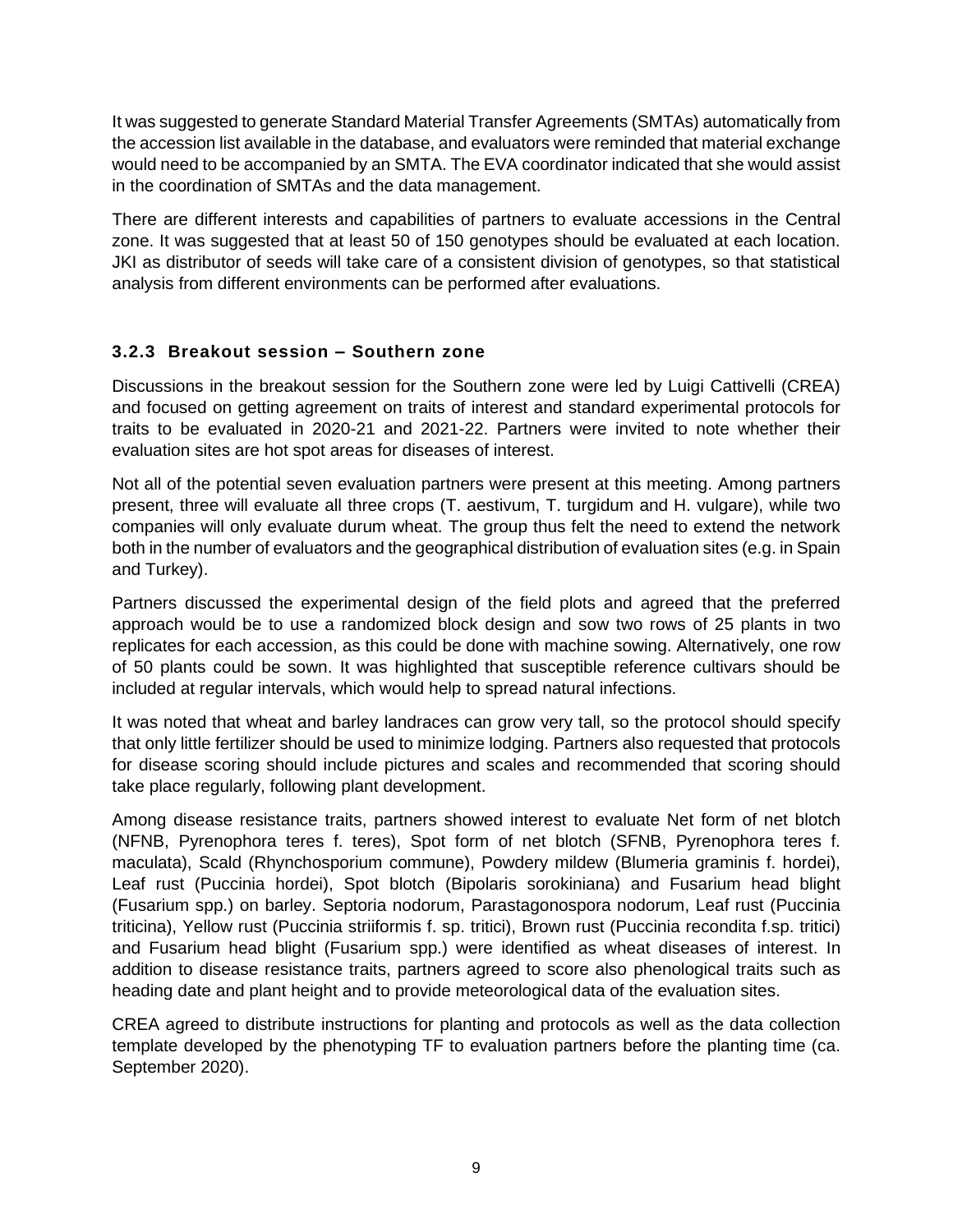As durum wheat will be used only in the Southern zone, it was suggested that a different genotyping technology than for the other crops could be used, if agreeable for the companies. Advantage for the companies would be the fast and effective identification of markers for diseases and the markers and the source of resistance would be contained in the material already made available. This should be further discussed by the genotyping TF.

#### **3.3 Conclusions from breakout sessions and general discussion**

The discussions in the separate breakout sessions of the geographic zones identified a number of common open questions that need to be addressed with some urgency.

In summary, partners agreed that ca.100 seeds per accession would be sufficient for one evaluation; however, the field design should be normalized among partners and clearly defined (including randomization design). Inclusion of susceptible varieties as disease markers and diffusers was considered very important, the identity of these would, however, depend on the region and therefore need to be adapted accordingly. Standard protocols should include information on field design, rating scales (preferably with pictures) and appropriate controls and diffusers for different locations/regions.

It was suggested that additional information needed to be collected from evaluators, including coordinates of their evaluation sites, size of the site (and capacity in terms of numbers of accessions that can be evaluated at the site), crop evaluated at the site, required amounts of seeds (depending on plot design, sowing mechanism and number of sites) as well as information on which diseases are typically important at evaluation sites. It was noted that a number of EVA network partners would be able to do evaluation on sites in multiple zones and therefore the distinction between the geographic zones should be considered more fluid. Companies should be invited to indicate whether they have capacity to evaluate in multiple zones. Similarly, even though crop accessions had been initially selected based on geographic zones, partners should have the possibility to evaluate accessions from all zones.

It was agreed that a Task Force for phenotyping and data collection should meet as soon as possible to discuss the highlighted issues and define the standard protocols, propose standard field layouts, develop data collection templates and agree on a standard coding system for accessions. Volunteers for this TF were identified in the Nordic zone, other partners should indicate their availability as soon as possible.

Some partners suggested that a steering committee could be convened to provide guidance and advice to the network consortium and make decisions that would be necessary to maintain the cohesion of the project and avoid creating three separate autonomous geographical sub-projects. The committee would be convened by the Secretariat or by request of any of its members to discuss relevant issues, such as strategies for phenotyping, genotyping or data analysis, criteria for the selection of accessions, coverage of the evaluation sites, issues with the consortium agreement or budget revisions. Proposed members of the committee were Frank Ordon (alternate Albrecht Serfling), Luigi Cattivelli (alternate Delfina Barabaschi), Ahmed Jahoor (alternate Jihad Orabi), Jochen Reif or Nils Stein, Szonja Csörgő (Euroseeds, for legal issues); Stephan Weise (EURISCO, for documentation issues), ECPGR Secretariat.

The EVA coordinator reviewed the draft cooperation agreement, clarifying that it had been modified from the version included in the EVA establishment document to be more specific for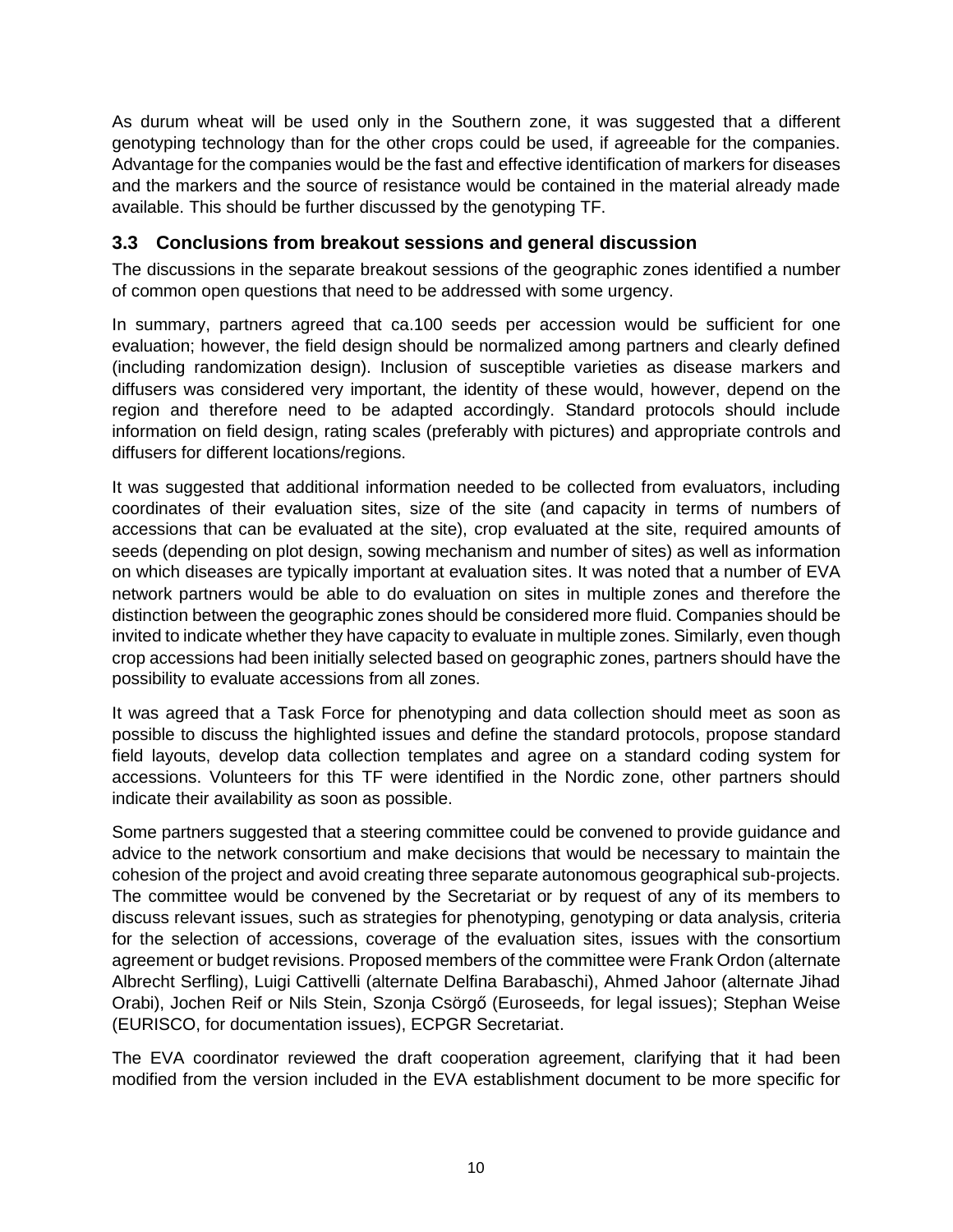each network. Some partners noted that in its current form the cooperation agreement is too detailed and needs to be simplified.

An important aspect of the consortium agreement and the EVA network is the embargo period applied to data generated in the project. Several partners from public institutions questioned whether some data, especially genotyping data, should be made publicly available immediately outside the embargo. The ECPGR Secretary clarified that the embargo is necessary and important as an incentive for breeding companies, noted the interconnection of phenotyping and genotyping data and cautioned about reopening this discussion. Some partners concurred, noting that a change in how the embargo applies might affect the willingness of companies to participate in the project. Several breeding companies suggested that genotyping data without the associated phenotypic evaluation data could be made publicly available and used by academics. This view was supported by public institutions which noted the need to consider their in-kind contributions and suggested that options to publish data would need to be provided. It was agreed that a compromise would need to be found. The consortium agreement should provide additional details about application of the embargo period and consortium partners would need to agree with publications generated from project data.

## **4. Timeline and next steps**

Based on decisions made in the meeting the following activities will be coordinated:

#### **4.1. Cooperation agreement**

Based on comments in the meeting, the agreement will be revised with the input of legal advisors and the steering committee. Main points are to simplify and generalize the description of tasks and to clarify the issue of the embargo period. This agreement needs to be ready and signed by all partners before evaluation trials begin.

#### **4.2. Task Force for phenotyping**

Volunteers will be identified (max. 15 members, preferably representatives from each evaluation zone); Members will collect information relevant to phenotyping and data collection and meet virtually in June 2020 to work on standard protocols and data collection templates. Information needed for phenotyping TF: Photographs applicable for disease scales, sample protocols and description of disease scoring for all diseases, field trial setup options, data collection templates, control/diffuser accessions for each crop/disease in the various regions.

#### **4.3. Task Force for genotyping**

Volunteers for this Task Force have been identified. The TF will meet virtually in late 2020 to develop an appropriate genotyping strategy, taking into account the discussions during this meeting, existing genotyping data for some of the accessions and budget considerations. Different genotyping options including quotations from appropriate commercial providers will be identified and discussed. Data analysis strategies should be outlined as these are important for selection of the genotyping method, detailed discussion on data analysis can be postponed to a later date.

#### **4.4. Survey of evaluation sites**

Detailed information of the number and location of evaluation sites for the various crop types will be collected. In regions where a lack of evaluation sites is noted (target is up to 20 evaluation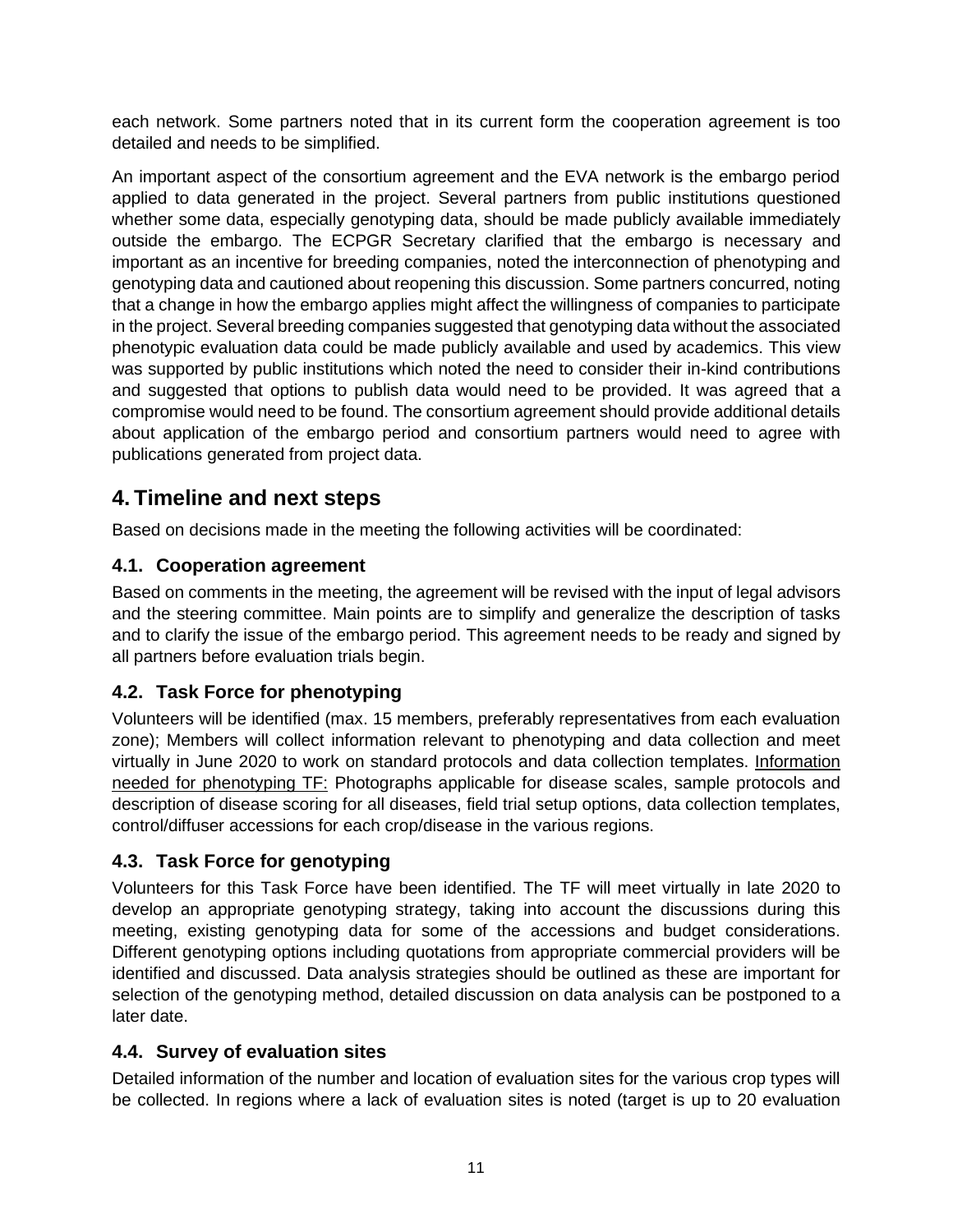sites per geographic zone), additional partners will be invited. This information must be available before seed distribution starts.

#### **4.5. Passport information on accessions**

Providers of GR material should provide as much information on the accessions they shared as possible (origin, existing characterization data, EURISCO identifier, etc.). A template to gather this information will be developed by the ECPGR Secretariat and EURISCO and shared with genebank curators to be filled by them.

#### **4.6. Seed harvest and distribution**

Multipliers will harvest seeds from multiplied accessions and assign them the agreed EVA code. Relevant information (amount of seeds harvested, passport data etc.) will be centrally collected (EVA coordinator) to facilitate and coordinate distribution to evaluators. Evaluators need to specify which crops they will evaluate in which sites and indicate the amount of seeds needed (estimate 100 seeds per evaluation) as well as contact details for seed delivery. All seeds exchanged within the EVA project will be distributed with an SMTA, all partners need to ensure they have the authority to sign this agreement. Control/diffusor accessions as defined by the phenotyping TF need to be added to the EVA list (with EVA code) and included in the distribution activities. Seed distribution should be completed before September 2020.

#### **4.7. Multiplication of accessions for second batch of evaluations**

Multipliers should clearly identify the accessions that have undergone SSD and will be multiplied during the 2020-2021 season to guarantee 150 accessions are available for each crop and zone for the second batch of evaluations starting in autumn 2021. Missing crop types (e.g. spring barley in Nordic zone) could be complemented from existing SSD collections (e.g. at IPK) and distributed to multipliers.

#### **4.8. Next meeting**

It was proposed to convene an online meeting (mainly targeted at evaluating partners) before sowing of the winter crop (in early September 2020), during which operational questions on field trials, standard protocols and data collection should be clarified.

#### **4.9. Additional discussions**

In a survey after the meeting, participants expressed the need for further clarification and discussions for several aspects of the project, including details of the experimental and evaluation protocols, timeline and other practical aspects of the workplan, as well as the embargo period, and whether genotyping data should be included. Most of these issues will be addressed within the Task Forces or the Steering Committee (see above).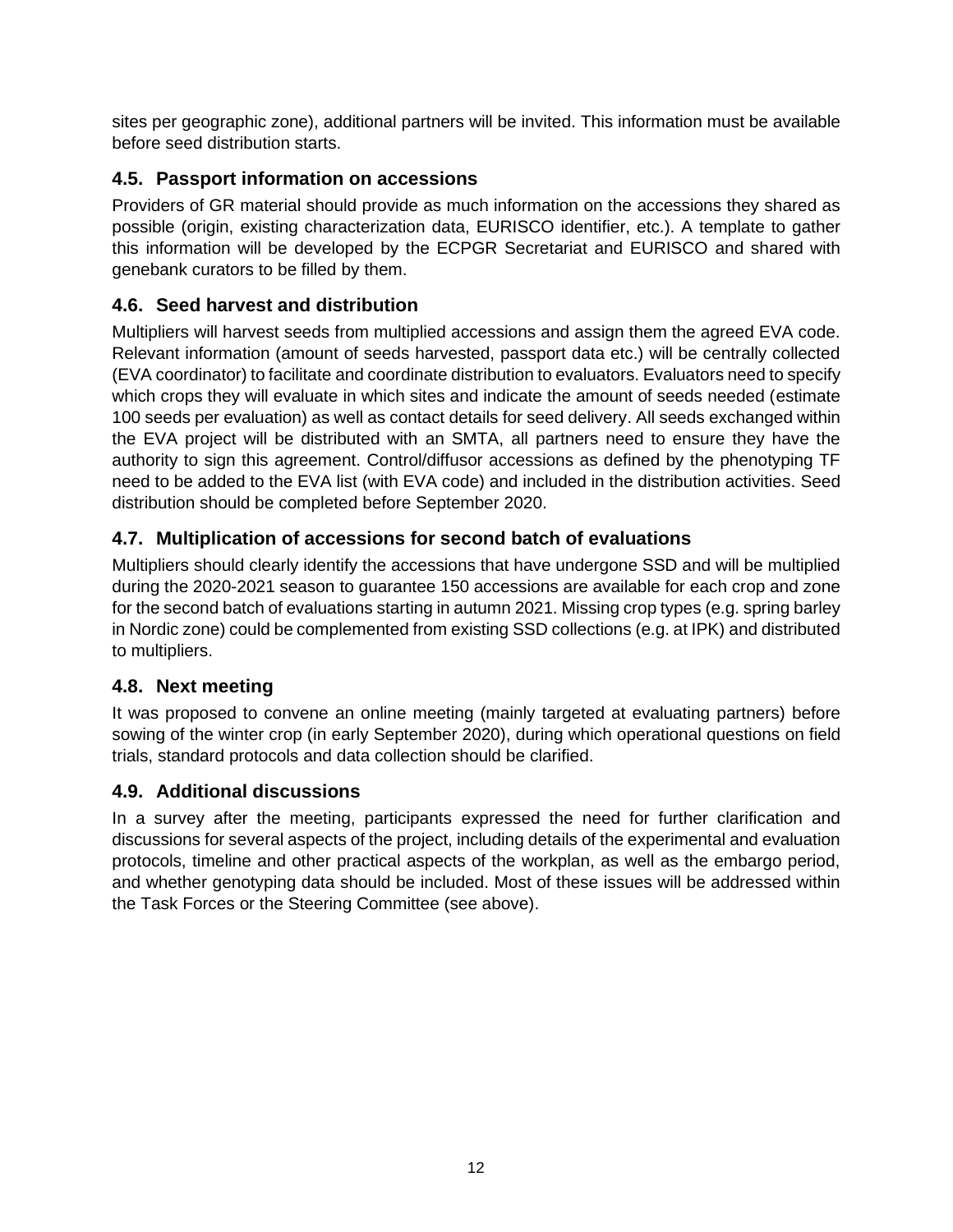## **Appendix 1. Meeting Agenda**

#### **PRE-MEETING DOCUMENTS**

| ppt       | Background and overview of the ECPGR Evaluation<br>Network EVA                                                        | L. Maggioni                               |
|-----------|-----------------------------------------------------------------------------------------------------------------------|-------------------------------------------|
| Video/ppt | Update on current status and activities in EVA Network<br>- Focus on Wheat/Barley component                           | S. Goritschnig                            |
| ppt       | Overview and current status of EVA II project on wheat<br>and barley                                                  | A. Serfling                               |
| ppt       | EURISCO: ensuring integration of data in special<br>intranet environment for EVA                                      | S. Weise                                  |
| ppt       | Virtual visit to multiplication sites for EVA wheat and<br>barley in Germany, Denmark and Italy.                      | A. Serfling/ A. Jahoor /<br>L. Cattivelli |
| Documents | Drafts available for:<br>Workplan 2020/2021<br>Roles and responsibilities of partners<br><b>Cooperation Agreement</b> | S. Goritschnig                            |

#### **5 MAY, 9:00– 16:30 (Venue: MS Teams)**

| $9:00 - 9:30$   | Connecting to MS Teams - technical assistance if<br>needed                                                                                                                                            |                                                                                 |
|-----------------|-------------------------------------------------------------------------------------------------------------------------------------------------------------------------------------------------------|---------------------------------------------------------------------------------|
|                 | <b>Welcome</b>                                                                                                                                                                                        |                                                                                 |
| $9:30 - 9:35$   | Welcome and introduction of platform and available<br>files/tools                                                                                                                                     | S. Goritschnig                                                                  |
| $9:35 - 9:45$   | Introduction of participants                                                                                                                                                                          | All                                                                             |
|                 | Development of detailed project workplan                                                                                                                                                              | <b>Chair: L. Maggioni</b>                                                       |
| $9:45 - 10:00$  | Review of project proposal and new developments                                                                                                                                                       | S. Goritschnig                                                                  |
| $10:00 - 10:30$ | Review of current activities in the EVA network<br>wheat/barley<br>Selection of accessions and SSD populations<br>Multiplication of accessions                                                        | N. Chayut / J. Reif /<br>A. Börner<br>A. Serfling/ A. Jahoor /<br>D. Barabaschi |
|                 | <b>Discussions on Workplan</b>                                                                                                                                                                        |                                                                                 |
| $10:30 - 11:15$ | Workplan:<br>$\bullet$<br>- Agreement on genotyping protocol and data<br>analysis pipeline<br>- Confirmation of roles and responsibilities of each<br>project partner (multiplication and evaluation) | D. Barabaschi<br>S. Goritschnig                                                 |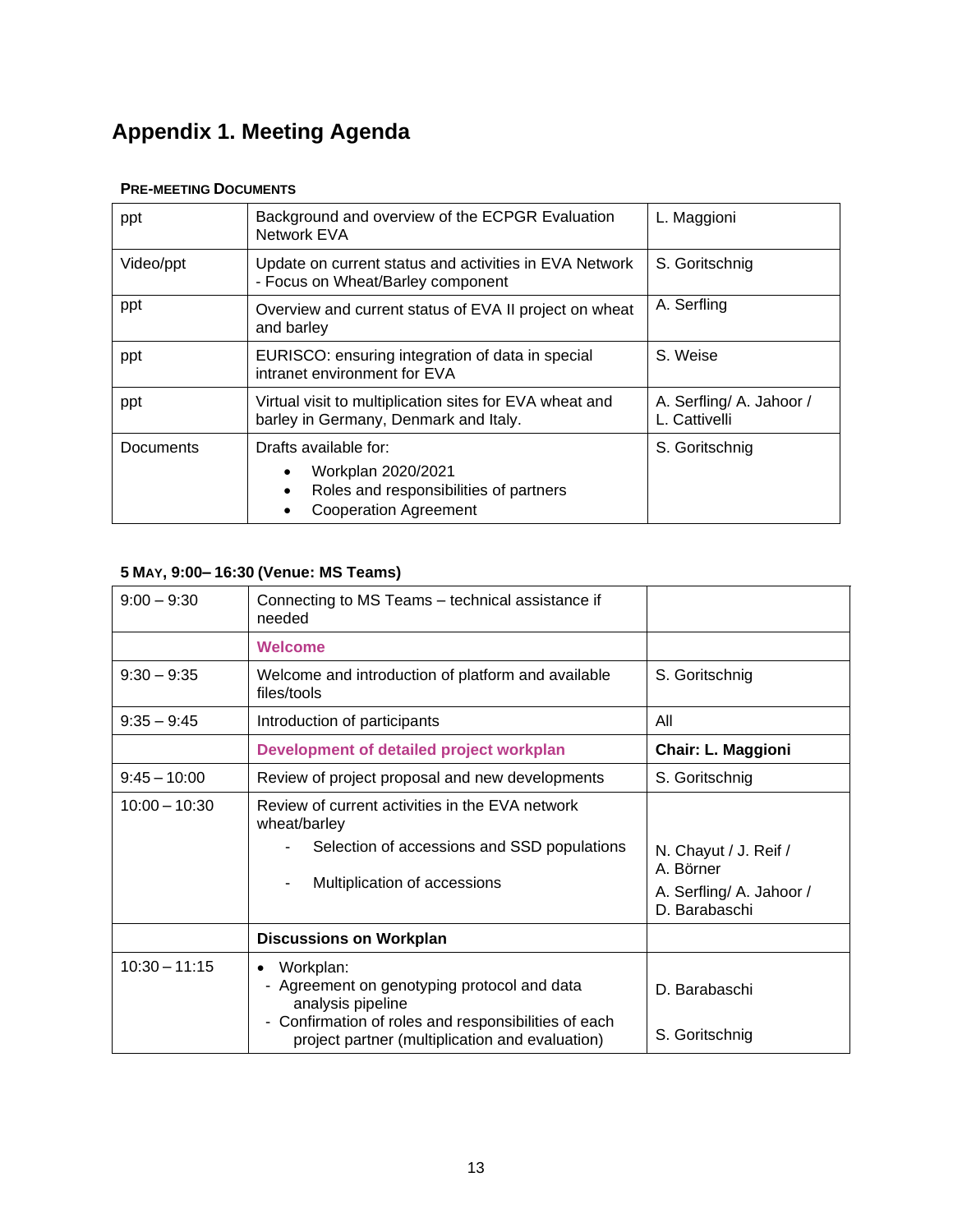| $11:15 - 12:15$ | <b>Breakout sessions I</b><br><b>Evaluation round 1: Agreement on traits of interest</b><br>and standard experimental protocols for traits to be<br>evaluated in 2020/21<br>Field design and confirmation of evaluation sites for<br>each crop type<br>Roles and responsibilities<br>Work plan timeline | All in geographical<br>breakout sessions<br>A. Jahoor - Nordic zone<br>A. Serfling - Central zone<br>L. Cattivelli - Southern<br>zone |
|-----------------|---------------------------------------------------------------------------------------------------------------------------------------------------------------------------------------------------------------------------------------------------------------------------------------------------------|---------------------------------------------------------------------------------------------------------------------------------------|
| $12:15 - 13:30$ | <b>Lunch break</b>                                                                                                                                                                                                                                                                                      |                                                                                                                                       |
| $13:30 - 14:45$ | <b>Breakout sessions II</b><br><b>Evaluation round 2: Agreement on accessions for</b><br>multiplication in 2020/21 and proposal for traits of<br>interest to be evaluated in 2021/22<br>Other open questions                                                                                            | All in geographical<br>breakout sessions<br>A. Jahoor - Nordic zone<br>A. Serfling - Central zone<br>L. Cattivelli - Southern<br>zone |
| $14:45 - 15:00$ | Reporting back from the breakout sessions                                                                                                                                                                                                                                                               | Volunteer from the three<br>groups                                                                                                    |
| $15:00 - 15:15$ | <b>Break</b>                                                                                                                                                                                                                                                                                            |                                                                                                                                       |
| $15:15 - 16:00$ | Wrap up of conclusions and agreements reached in<br>breakout sessions<br>Review of cooperation agreement, timelines and<br>deliverables<br>Define next steps                                                                                                                                            | S. Goritschnig                                                                                                                        |
| $16:00 - 16:30$ | <b>Discussion</b>                                                                                                                                                                                                                                                                                       | All                                                                                                                                   |
| 16:30           | Close of meeting                                                                                                                                                                                                                                                                                        |                                                                                                                                       |

#### **POST-MEETING DOCUMENTS (MADE AVAILABLE ONLINE AFTER FINALIZING)**

| <b>Documents</b>     | <b>Formulation of Cooperation Agreement for EVA</b><br><b>Wheat and Barley</b>                                                                                               |                                       |
|----------------------|------------------------------------------------------------------------------------------------------------------------------------------------------------------------------|---------------------------------------|
|                      | Finalizing:<br>Project workplan<br>$\bullet$<br>Roles and responsibilities<br>Deliverables 2020/2021<br>Cooperation agreement                                                | S. Goritschnig with input<br>from all |
|                      | <b>Practical guidance on experimental procedures</b>                                                                                                                         |                                       |
| Documents/<br>videos | Evaluation protocols for traits of interest for field trials:<br>Standard protocols<br>Video tutorials on practical evaluation<br>$\bullet$<br>Template data collection form | S. Goritschnig with input<br>from all |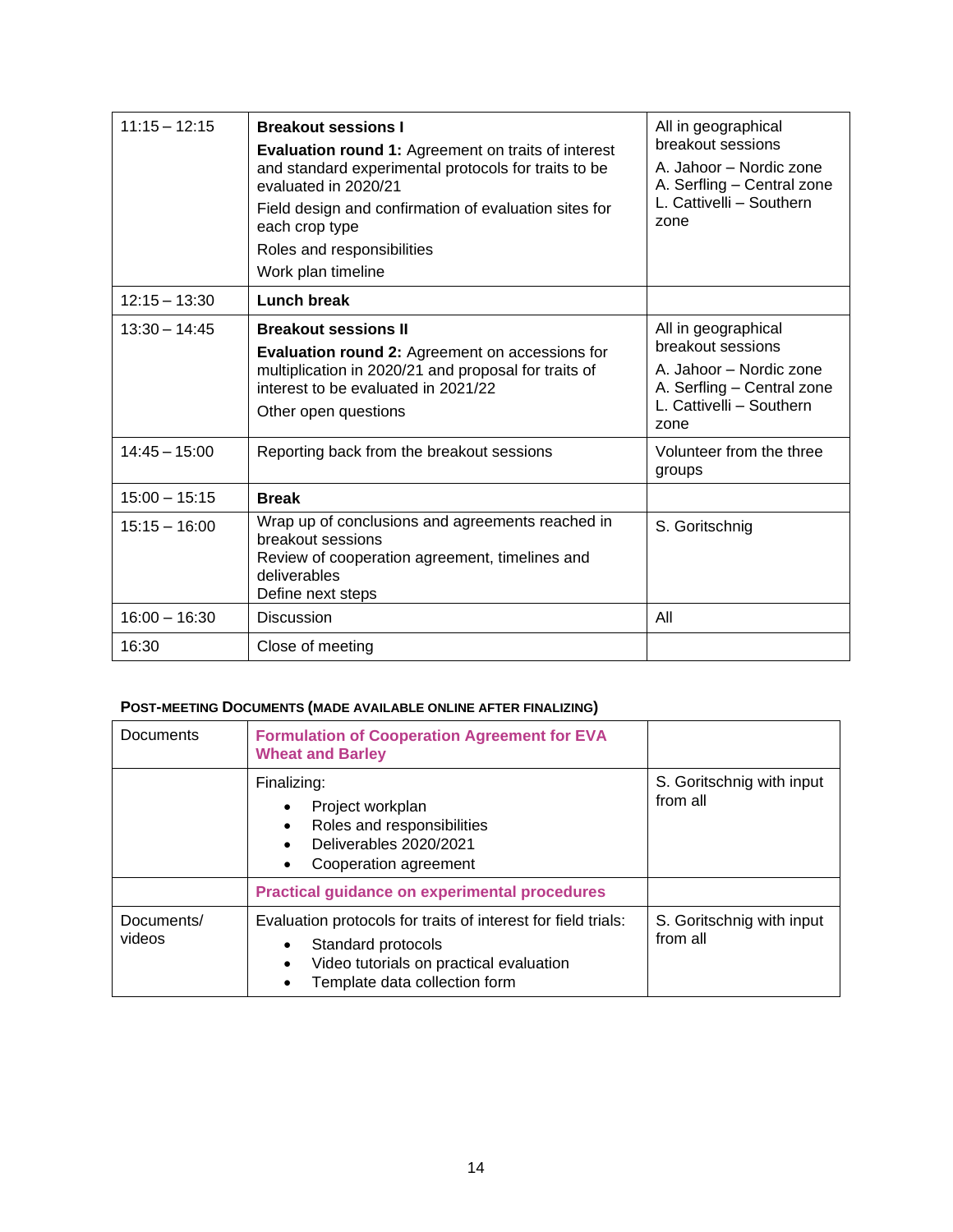### **Appendix 2. List of participants**

Muath Alsheikh **Graminor** Bjørke Gård, Hommelstadvegen 60 2322 Ridabu **Norway** Tel: (47) 62 55 55 00 Email: muath.alsheikh@graminor.no

Külli Annamaa Estonian Crop Research Institute (ECRI) J. Aamisepa 1 48309 Jõgeva Estonia Tel: (372) 7768372 Email: kylli.annamaa@etki.ee

Ulrike Avenhaus W. von Borries-Eckendorf GmbH & Co. KG Hovedisser Str. 94 33818 Leopoldshoehe Germany Tel: (49) 5208 9125-39 Email: [U.Avenhaus@wvb-eckendorf.de](mailto:U.Avenhaus@wvb-eckendorf.de)

Delfina Barabaschi CREA - Centro di Ricerca Genomica e **Bioinformatica** Fiorenzuola d'Arda, Piacenza Italy Tel: (39) 0523983758/9 Email: delfina.barabaschi@crea.gov.it

Mara Bleidere Institute of Agricultural Resources and Economics - AREI Zinātnes street 2 4126 Priekuli, Priekuli district Latvia Tel: (371) 67552909 Email: mara.bleidere@arei.lv

Andreas Börner Leibniz Institute of Plant Genetics and Crop Plant Research (IPK) Corrensstrasse 3 06466 Stadt Seeland **Germany** Tel: (49) 394825229 Email: boerner@ipk-gatersleben.de

Susanne Boxberger Ackermann Saatzucht GmbH & Co. KG Marienhofstraße 13 94342 Irlbach Germany Tel: 49 9424 94230 Email: boxberger@sz-ackermann.de

Gintaras Brazauska Lithuanian Research Centre for Agriculture and Forestry Instituto av. 1 58344 Akademija, Kedainiai reg. Lithuania Tel: (370) 68733839 Email: gintaras.brazauskas@lammc.lt

Ruth Bryant RAGT R2N Grange Road Ickleton, Essex, CB10 1TA United Kingdom Tel: (44) 1799533746 Email: Rbryant@ragt.fr

Luigi Cattivelli Agricultural Research Council of Italy 29017 Fiorenzuola d'Arda Italy Tel: (39) 0523 983758/9 Email: luigi.cattivelli@entecra.it

Noam Chayut John Innes Centre Norwich Research Park Norwich NR4 7UH United Kingdom Tel: (44) (0) 1603450630 Email: Noam.Chayut@jic.ac.uk

Laszlo Cselenyi W. von Borries-Eckendorf GmbH & Co. KG Hovedisser Str. 94 33818 Leopoldshoehe Germany Tel: (49) 5208 9125-39 Email: l.cselenyi@wvb-eckendorf.de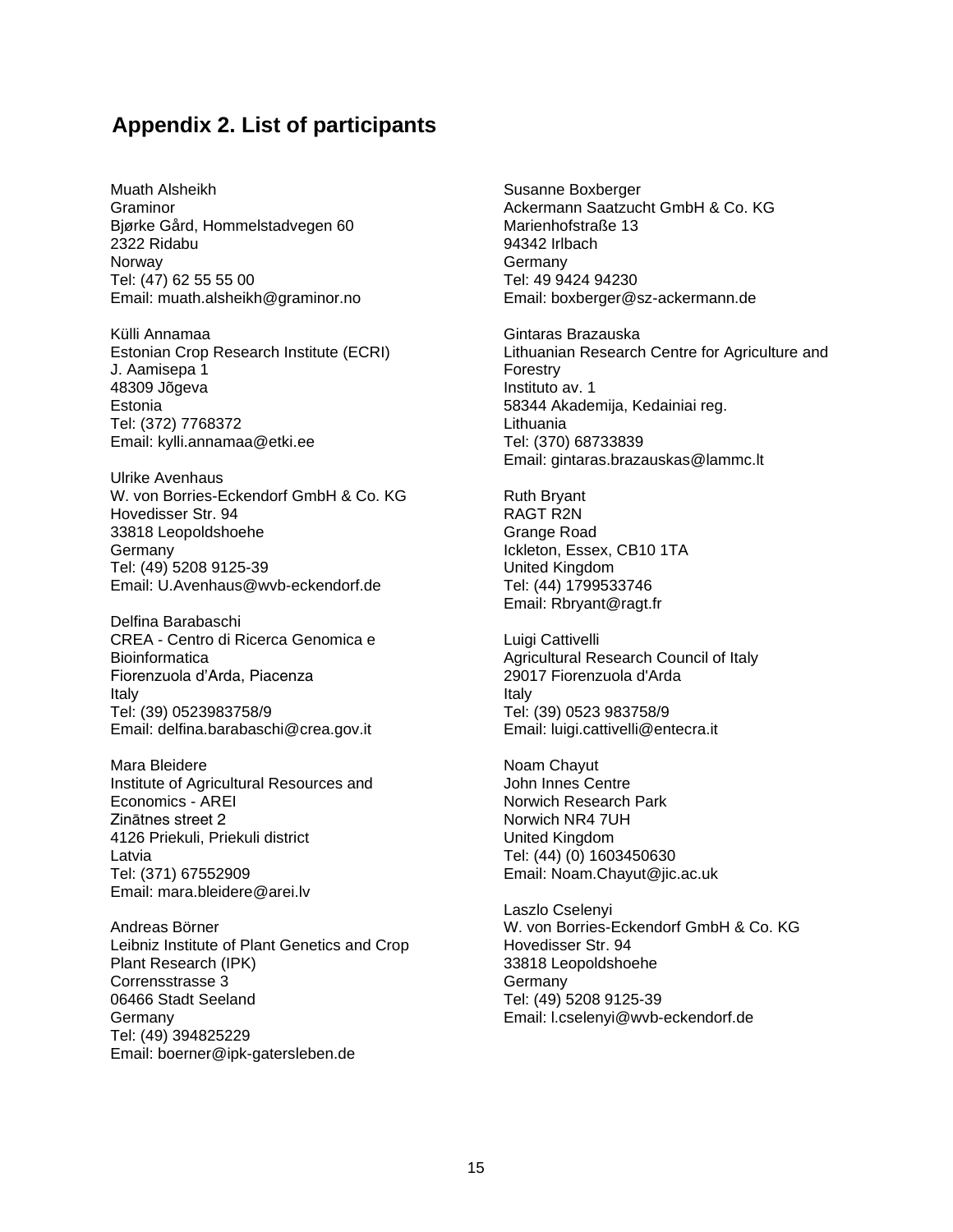Domenico De Paola CNR Institute of Biosciences and BioResources (CNR-IBBR) Via Amendola 165/A 70126 Bari Italy Tel: (39) 080 5583400 Email: domenico.depaola@ibbr.cnr.it

Tanja Gerjets German Federation for Plant Innovation (GFPi) Kaufmannstrasse 71-73 53115 Germany Tel: (49) 228 9858166 Email: tanja.gerjets@bdp-online.de

Anja Hanemann Saatzucht Josef Breun GmbH & Co. KG Amselweg 1 91074 Herzogenaurach Germany Tel: 49 9132 78883 Email: hanemann@breun.de

Pavol Hauptvogel National Agriculture and Food Centre – Research Institute of Plant Production Bratislavská cesta 122 921 68 Piešťany Slovakia Tel: (421) 33 7947272 Email: pavol.hauptvogel@nppc.sk

Rasmus L. Hjortshoj Sejet Plantbreeding, Horsens Norremarksvej 67 8700 Horsens **Denmark** Tel: (45) 24416085 Email: rlh@sejet.dk

Vojtěch Holubec Výzkumný ústav rostlinné výroby, v.v.i. Praha (VÚRV) Drnovská 507 16106 Praha 6 - Ruzyně Czech Republic Tel: (420) 233022497 Email: holubec@vurv.cz

Ahmed Jahoor Nordic Seed Kornmarken 1 8464 Galten Denmark Tel: (45) 29134757 Email: ahja@nordicseed.com

Maria Jalli Natural Resources Institute Finland (Luke) Viikinkaari 4 00790 Helsinki Finland Tel: (358) 29 5317261 Email: marja.jalli@luke.fi

Linda Kærgaard Nielsen Sejet Plantbreeding, Horsens Norremarksvej 67 8700 Horsens **Denmark** Tel: (45) 24416085 Email: lkn@sejet.dk

Michael Koch Deutsche Saatveredelung AG Thueler Str. 30 33154 Salzkotten **Germany** Tel: 49 (0) 5258-982024 Email: michael.koch@dsv-saaten.de

Reine Koppel Estonian Crop Research Institute J. Aamisepa 1 48309 Jõgeva Estonia Tel: (372) 7766906 Email: reine.koppel@etki.ee

Lene Krusell Sejet Plantbreeding, Horsens Norremarksvej 67 8700 Horsens Denmark Tel: (45) 24416085 Email: lkr@sejet.dk

Constance Lavergne Limagrain Rue Henri Mondor 63360 Saint Beauzire France Tel: (33) (0) 4 73 63 40 00 Email: constance.lavergne@limagrain.com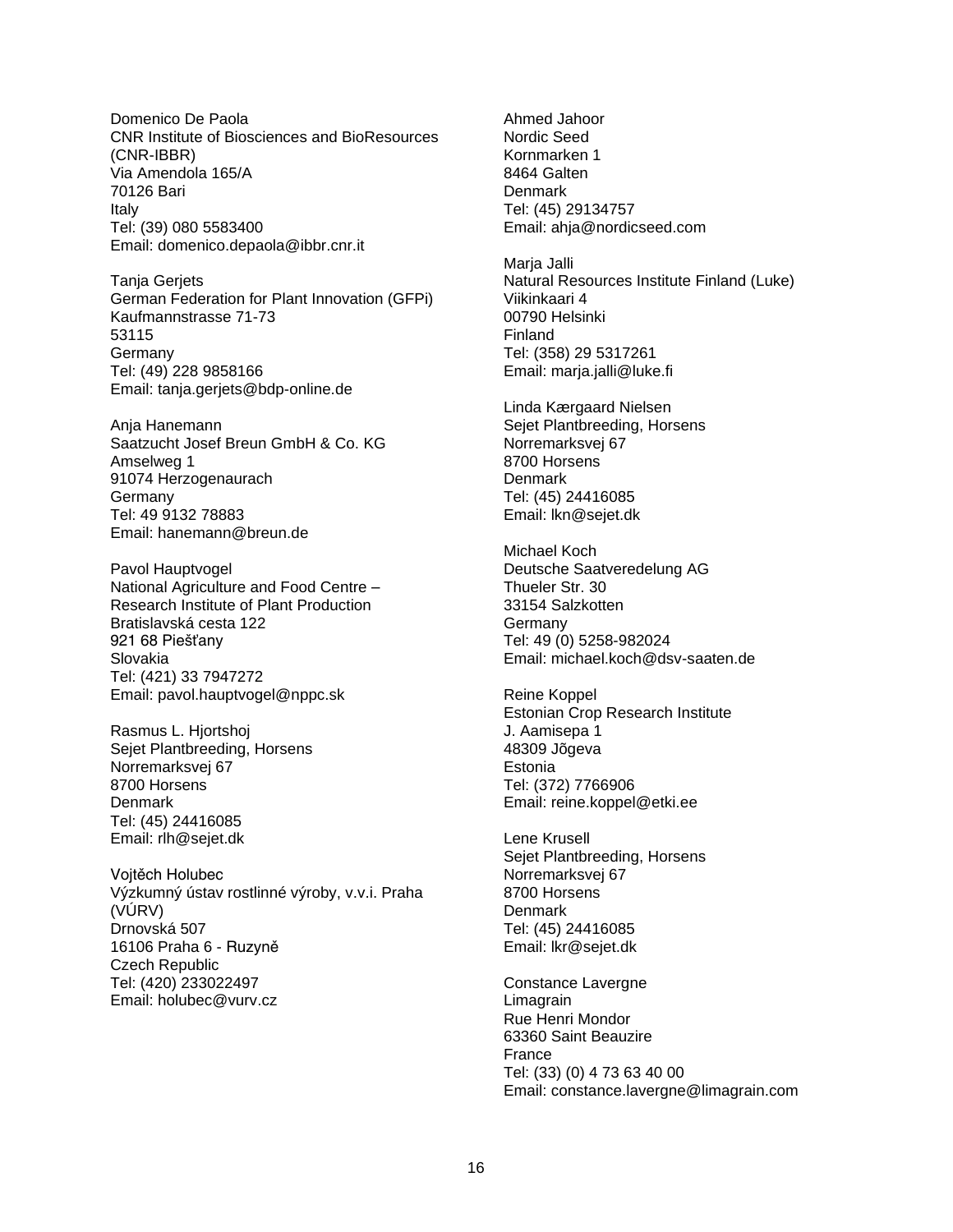Paola Mantovani Societa Produttori Sementi - SYNGENTA via Macero,1 40050 Argelato (Bologna) Italy Tel: (39) 051 8904240 Email: paola.mantovani@syngenta.com

Benvindo Martins Maçãs Instituto Nacional de Investigação Agrária e Veterinária (INIAV). Polo de Elvas Estrada de Gil Vaz. Apartado 6 7351-901 Elvas **Portugal** Tel: (351) 268637740 Email: benvindo.macas@iniav.pt

Andrea Massi Società Produttori Sementi - SYNGENTA via Macero,1 40050 Argelato (Bologna) Italy Tel: (39) 051 8904240 Email: andrea.massi@syngenta.com

Klaus Oldach KWS Lochow GmbH Ferdinand-von-Lochow Str. 5 29303 Bergen Germany Tel: (49) 5051 477141 Email: klaus.oldach@kws.com

Jihad Orabi Nordic Seed Kornmarken 1 8464 Galten **Denmark** Tel: (45) 29134757 Email: jior@nordicseed.com

Frank Ordon Julius Kühn-Institute (JKI) Institute for Resistance Research and Stress Tolerance Erwin-Bauer-Strasse 27 06484 Quedlinburg Germany Tel: (49) 3946 47601 Email: frank.ordon@julius-kuehn.de

Simon Orford The John Innes Centre Norwich Research Park NR4 7UH Norwich United Kingdom Tel: (44) 1603 450000 Email: simon.orford@jic.ac.uk

Elisa Pinton Semetica srl Via G. Pascoli 37 52025 Montevarchi Italy Tel: (39) 3296553551 Email: epinton.semetica@gmail.com

Biagio Randazzo Società Semplice Agricola Randazzo Via T. Bonaviri 1 90020 Baucina (Pa) Italy Tel: (39) 0918293491 Email: biaran@yahoo.it

Jochen Reif Leibnitz Institute of Plant Genetics and Crop Plant Research (IPK) Corrensstrasse 3 06466 OT Gatersleben - Stadt Seeland **Germany** Tel: (49) 394825522 Email: reif@ipk-gatersleben.de

Bernhard Saal Bayerische Pflanzenzuchtgesellschaft eG & Co KG Erdinger Straße 82a 85356 Freising **Germany** Tel: 49 (0) 8161/98 90 71 - 0 Email: saal@baypmuc.de

Beate Schierscher-Viret Agroscope Route de Duillier 50 1260 Nyon 1 **Switzerland** Tel: (41) 22 3634726 Email: beate.schierscher-viret@agroscope.admin.ch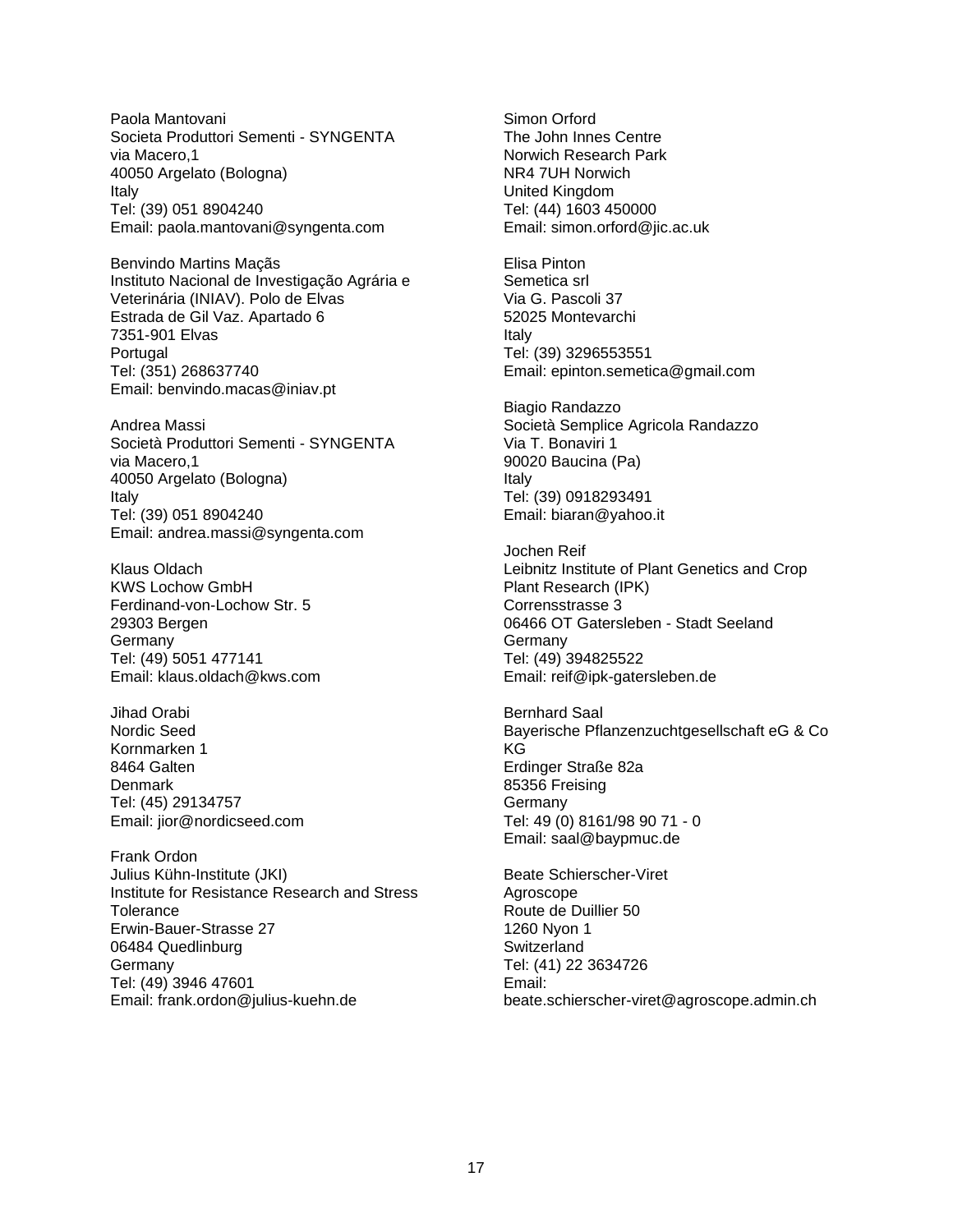Michael Schmolke BASF Agricultural Solutions Seed GmbH, European Wheat Breeding Center Am Schwabeplan 8 06466 Seeland Germany Tel: (49) 39 482 16 99 19 Email: michael.schmolke@agro.basf-se.com

Albrecht Serfling Julius Kühn-Institute (JKI), Federal Research Centre for Cultivated Plants, Institute for Resistance Research and Stress **Tolerance** Erwin-Bauer-Strasse 27 06484 Quedlinburg Germany Tel: (49) 03946/47 621 Email: albrecht.serfling@julius-kuehn.de

Monika Spiller Syngenta GmbH Zum Kipkenback 20 Bad Salzuflen Germany Tel: (49) 394825522 Email: monika.spiller@syngenta.com

Stefanie Stöckhardt Saatzucht Bauer GmbH Kaiser Otto Strasse 8 06406 Bernburg **Germany** Tel: (49) 9401 96250 Email: [s.stoeckhardt@saatzucht-bauer.de](mailto:s.stoeckhardt@saatzucht-bauer.de)

Imke Thormann Information and Coordination Centre for Biological Diversity (IBV), Federal Office for Agriculture and Food (BLE) Deichmanns Aue 29 53179 Bonn Germany Tel: 49 (0) 228 6845 3438 Email: imke.thormann@ble.de

Pernilla Vallenback Lantmännen Lantbruk Udda Lundqvists väg 11 26881 Svalöv Sweden Tel: (46) 702367044 Email: pernilla.vallenback@lantmannen.com

Merja Veteläinen Boreal Plant Breeding Ltd. Myllytie 10 31600 Jokioinen Finland Tel: (358) 40 7053340 Email: merja.vetelainen@boreal.fi

Mathias Wiegmann RAGT R2N Steinesche 5a Wernigerode, 38855 **Germany** Tel: +49 (0) 3943/5534912 Email: MWIEGMANN@ragt.fr

Stephan Weise *EURISCO Coordinator* Leibniz Institute of Plant Genetics and Crop Plant Research (IPK) Corrensstrasse 3 06466 Seeland **Germany** Tel: (49) 394825744 Email: weise@ipk-gatersleben.de

#### **ECPGR Secretariat**

Sandra Goritschnig Bioversity International Via dei Tre Denari, 472/a 00057 Maccarese Rome Italy Tel: (39) 06 6118 313 Email: s.goritschnig@cgiar.org

Lorenzo Maggioni Bioversity International Via dei Tre Denari, 472/a 00057 Maccarese Rome Italy Tel: (39) 06 6118 231 Email: l.maggioni@cgiar.org